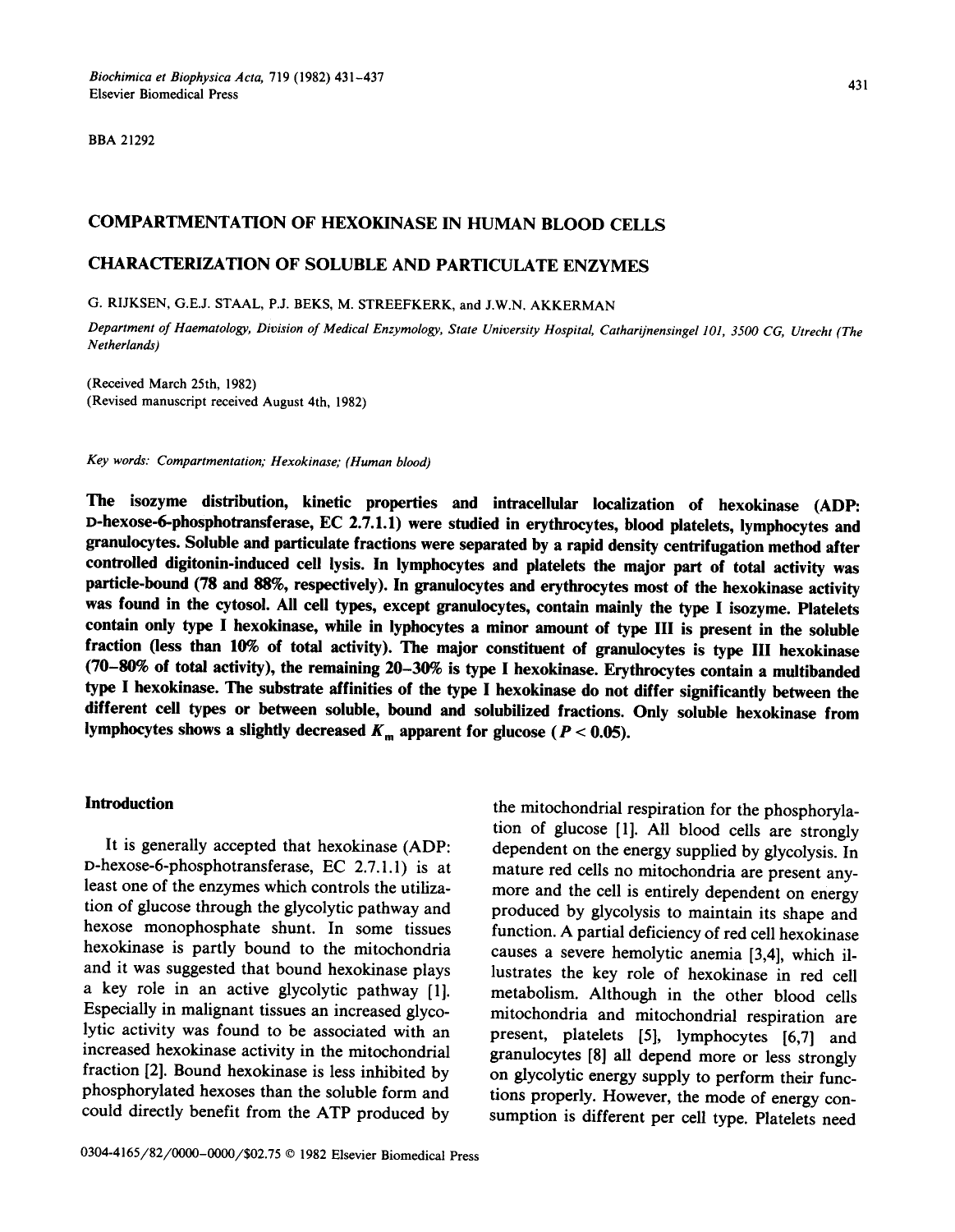432

to respond to very urgent events, e.g. damage to blood vessel walls. They have a high glycolytic activity in order to meet the energy demands of aggregation and secretion [5] and it was shown that virtually all hexokinase is localized in the particulate fraction of platelets [9]. Lymphocytes are relatively dormant cells and transform rather slowly to metabolically active lymphoblasts when they are stimulated. Resting granulocytes have a relatively low level of metabolic activity too. However, during phagocytosis, they have to produce a lot of energy (the metabolic burst) and have to increase their glucose utilization through the hexose monophosphate shunt. In all these processes hexokinase is a likely candidate to perform a key role in the supply of energy.

The knowledge of isozyme distribution, kinetic features and intracellular localization of hexokinase in platelets, lymphocytes and granulocytes is rather incomplete. We, therefore, compared these properties of hexokinase in all blood cell types in order to gain more insight into the metabolic capacities of these cells.

# **Methods**

# *Isolation of cells*

*Red cells.* Freshly drawn human venous blood from healthy donors was collected in heparin (30 U/ml). Red cells were isolated by filtration through an a-cellulose-crystalline-cellulose mixture [10]. A pure erythrocyte preparation was obtained with less than 1% contamination of other cell types. For kinetic and electrophoretic experiments total red cell hexokinase was partially purified by batchwise treatment with DEAE-cellulose A50 (Pharmacia, Uppsala, Sweden) and concentrated by ammonium sulphate precipitation as described before [11]. The precipitate was dissolved in  $0.2 \text{ M}$ Tris-HCl, pH 7.8 containing  $3 \text{ mM } \beta$ mercaptoethanol and extensively dialysed against the same buffer.

*Platelets.* Freshly drawn human venous blood from healthy donors was collected in acid/ citrate/dextrose (final citrate concentration 13 mM) and centrifuged (10 min,  $200 \times g$ ,  $22^{\circ}$ C). Platelets were isolated by gelfiltration at room temperature in Ca-free tyrode solution [9]. After centrifugation in the presence of 9 mM EDTA (10

min,  $800 \times g$ ,  $22^{\circ}$ C) the platelets were suspended in Ca-free Tyrode solution to concentrations varying between 2 and  $10 \times 10^5$  cells/ $\mu$ l. Contamination with other blood cells was less than 1%.

*Lymphocytes.* Lymphocytes were isolated from fresh human blood collected in either acid/citrate/dextrose or heparin. After density centrifugation (20 min,  $1000 \times g$ , 22<sup>o</sup>C) of the blood on Ficoll-Isopaque (Pharmacia, Uppsala, Sweden, density 1.077), the lymphocytes were carefully collected from the interface and treated with ammonium chloride (0.83%). Monocytes were removed by adherence to plastic Petri dishes. The resulting cell preparation consisted of more than 95% lymphocytes.

*Granulocytes.* The cell pellet remaining after the isolation of platelets and lymphocytes consisted of red cells and granulocytes. Red cells were removed by isotonic shock with 0.83% ammoniumchloride. The procedure was repeated until the cell preparation consisted of more than 95% granulocytes.

# *Isolation of cytosol and particulate fractions*

Cytosolic and bound hexokinase were separated by discontinuous gradient centrifugation after controlled digitonin-induced lysis as described for human platelets by Akkerman et al. [9]. This procedure enables the isolation of cytosol and particulate fractions within 1 min after cell lysis. In an Eppendorf Microfuge centrifugation tube the following gradient was established: lower layer: 100  $\mu$ 1 Ca-free Tyrode solution containing 10% (v/v) glycerol; middle layer: 250  $\mu$ l (platelets) or 500  $\mu$ l (other cell types) of a  $3:2$  (v/v) mixture of dibutylphthalate and dinonylphthalate (Merck, Darmstadt, F.R.G.) and upper layer: 500  $\mu$ l cell suspension. The upper layer was mixed with 50  $\mu$ l of a digitonin suspension (Merck, Darmstadt, F.R.G.) in various concentrations (as indicated in the Results). After incubation for 10 s (platelets), 20 s (lymphocytes, red cells) or 30 s (granulocytes) the suspension was centrifuged (45 s,  $10000 \times g$ ) in an Eppendorf Microfuge equipped with a swingout rotor. Upper layer and lower layer were collected and analysed. To the lower layer 400  $\mu$ l of Ca-free Tyrode was added and the pellet was suspended by mixing with a Vortex whirlmixer. The fractions were analysed for the activities of hexokinase, lactate-dehydrogenase (L-lactate: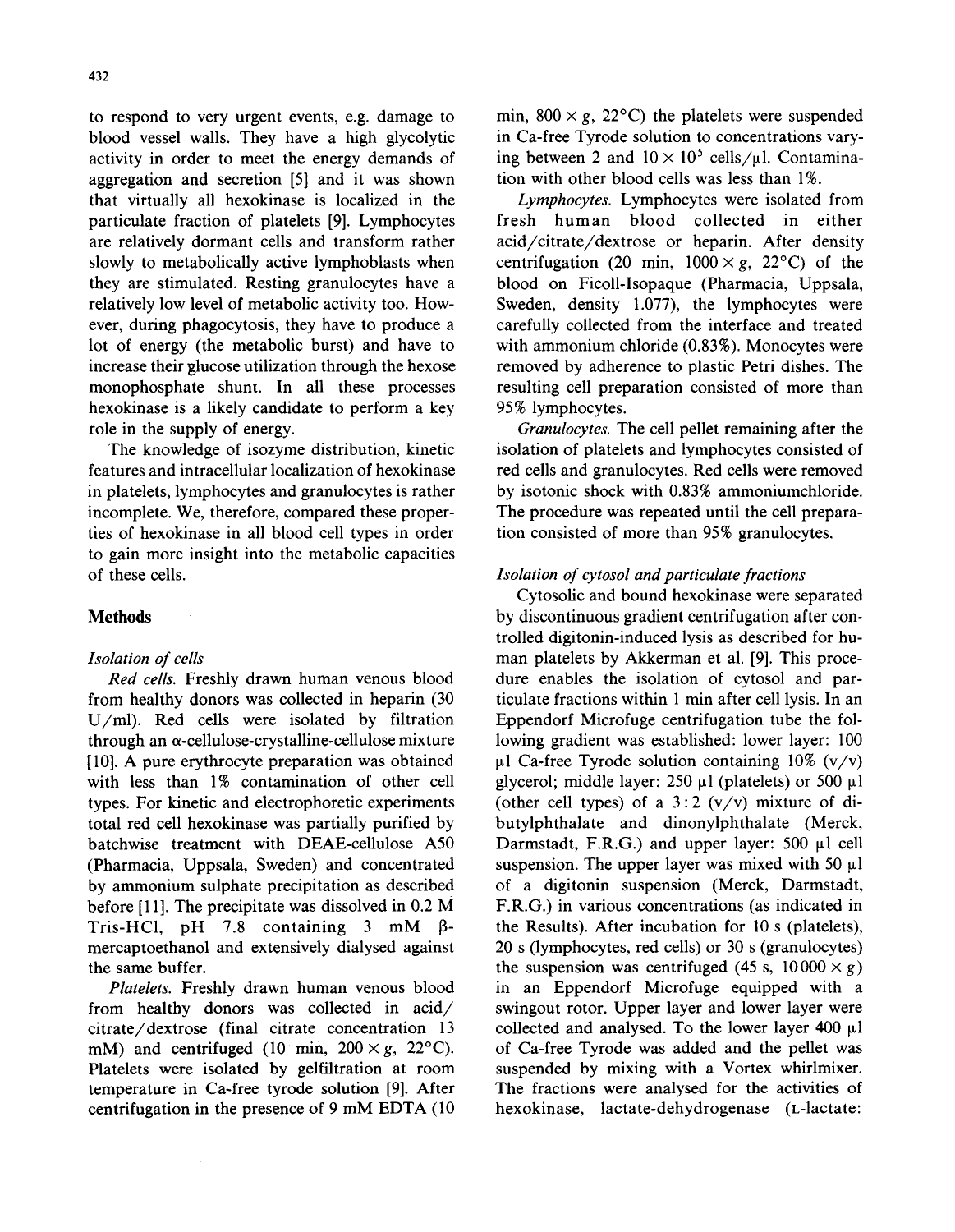$NAD<sup>+</sup>$  oxidoreductase, EC 1.1.1.27) as a marker for the cytosol fraction and glutamate dehydrogenase (L-glutamate:  $NAD<sup>+</sup>$  oxidoreductase, EC 1.4.1.2) as a marker for the mitochondrial matrix. In erythrocyte fractions acetyl-cholinesterase (acetylcholine hydrolase, EC 3.1.1.7) was assayed as a marker for the plasma membrane. Percentages of hexokinase activity in soluble and particulate fractions were corrected for the percentage of non-cell lysis as based on the lactate dehydrogenase activity in the pellet fraction.

### *Enzyme assays and kinetic studies*

Hexokinase and lactate dehydrogenase activities were determined according to Beutler [12], glutamate dehydrogenase according to Schmidt [13], acetylcholinesterase according to Ellman et al. [14]. Hexokinase activities are expressed in mU per  $10<sup>6</sup>$  cells, in which 1 U is defined as the amount of enzyme which catalyzes the formation of 1  $\mu$ mol of glucose 6-phosphate per min at 37°C.

Prior to the determination of enzyme activities in pellet fractions the enzymes were solubilized by the addition of 0.5% Triton X-100. The enzyme activities were unaffected by either digitonin or Triton X-100. Apparent  $K_m$  values of hexokinase for its substrates glucose and  $MgATP<sup>2-</sup>$  were determined at the concentrations indicated in the text.

Excess of free  $Mg^{2+}$  over MgATP<sup>2-</sup> was kept at 5.0 mM in all conditions. For the determination of kinetic parameters of bound hexokinase, the pellet fractions were suspended by mixing with a Vortex Whirlmixer (platelets) or by sonication  $2 \times$ 10 s (lymphocytes and granulocytes). Kinetic parameters of solublized hexokinase were determined after incubation of the particulate fractions with 0.5 M KC1 for at least 10 min at 4°C. Solubilized hexokinase was separated from the cell debris by centrifugation (15 min,  $40\,000 \times$  $g$ ,  $4^{\circ}$ C).

# *Electrophoresis*

Hexokinase electrophoresis on cellulose acetate gels and subsequent staining for enzyme activity was performed as described before [15]. Prior to electrophoresis hexokinase from particulate fractions was solubilized by incubation with 0.5 M

and subsequent centrifugation (15 min,  $48\,000 \times g$ , 4°C).

# **Results**

### *Digitonin-lysis technique*

The optimal digitonin concentration enabling maximal liberation of cytosolic lactate dehydrogenase (> 90%) and minimal leakage of glutamate dehydrogenase was determined for each cell type by titration with increasing concentrations of digitonin (Fig. 1). This optimal concentration was also dependent on the cell concentrations (results not shown). The digitonin concentrations routinely used with corresponding amounts of lactate dehydrogenase and glutamate dehydrogenase liberation in the supernatant are summarized in Table I. At the optimal digitonin concentration for the lysis of erythrocytes (Table I) essentially all cholinesterase activity  $(> 90\%)$  remained in the pellet fraction.

### *Activity and intracellular localization of hexokinase*

The highest activity of hexokinase was found in lymphocytes and granulocytes as expressed per cell number, by far the lowest activity in erythrocytes (Table II). In platelets and lymphocytes most of the hexokinase activity was particulate bound,



Fig. 1. Influence of digitonin concentration on lactate dehydrogenase liberation (open symbols) and glutamate dehydrogenase leakage (closed symbols) after gradient centrifugation of platelets,  $200 \times 10^6$  cells/ml (O,.); lymphocytes,  $20 \times 10^6$  cells/ml ( $\Box$ ); granulocytes,  $20 \times 10^6$  cells/ml ( $\nabla$ , $\nabla$ ) and erythrocytes,  $600 \times 10^6$  cells/ml ( $\Delta$ ).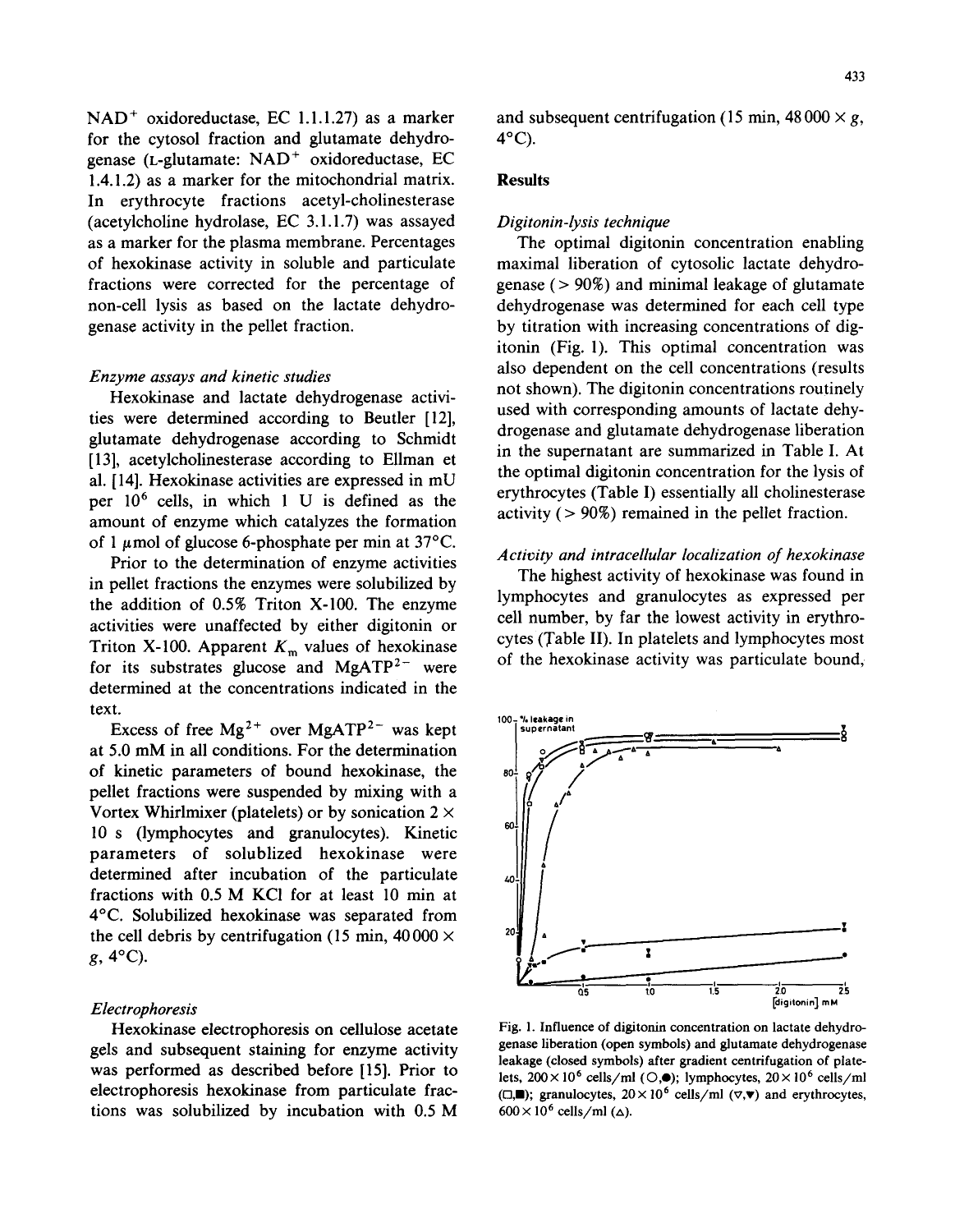#### TABLE I

SEPARATION OF CYTOSOL AND PARTICULATE FRACTIONS BY GRADIENT CENTRIFUGATION AFTER DIG-ITONIN LYSIS

Recoveries of total activity in supernatant plus pellet were  $90-110\%$ . The values are mean  $\pm$  S.D. with the number of experiments in parenthesis.

| Cell type    | Cell concentration<br>$(\times 10^6 \text{ cells/ml})$ | Optimal digitonin<br>concentration (mM) | Lactate dehydrogenase<br>liberation<br>in supernatant $(%)$ | Glutamate dehydrogenase<br>leakage<br>in supernatant $(\%)$ |
|--------------|--------------------------------------------------------|-----------------------------------------|-------------------------------------------------------------|-------------------------------------------------------------|
| Platelets    | 200-1000                                               | 0.4                                     | $94.5 \pm 3.3$ (19)                                         | $6.9 \pm 4.0$ (19)                                          |
| Lymphocytes  | -50<br>$20 -$                                          | 0.4                                     | $90.0 \pm 5.2$ (7)                                          | $8.6 \pm 5.8$ (7)                                           |
| Granulocytes | $20 -$<br>-50                                          | 0.4                                     | $93.2 \pm 5.4$ (10)                                         | $10.7 + 6.7$ (4)                                            |
| Erythrocytes | $500 - 1000$                                           | 0.65                                    | $84.1 \pm 4.5$ (6)                                          |                                                             |

while in granulocytes and erythrocytes the hexokinase activity was almost exclusively found in the cytosol. Digitonin itself did not influence the compartmentation of hexokinase. Reincubation of a pellet fraction from lymphocytes with the same concentration of digitonin did not result in any detectable digitonin-induced solubilization of bound hexokinase. The leakage of hexokinase activity from erythrocytes in the supernatant equaled the lactate dehydrogenase liberation in all circumstances.

# *Hexokinase isoenzyme distribution*

The electrophoretic patterns of hexokinase from soluble and particulate fractions are shown in Fig. 2. A human liver extract is used as a reference. Three bands of hexokinase activity are present in liver, representing the 'low  $K_m$ ' hexokinases

#### TABLE II

# ACTIVITIES AND DISTRIBUTIONS BETWEEN SOLU-BLE AND PARTICULATE FRACTIONS OF HEXO-KINASE IN HUMAN BLOOD CELLS

The values are means  $\pm$  S.D. with the number of determinations in parenthesis. Recoveries of total activity in supernatant plus pellet were 90-110%.

| Cell type    | Activity<br>$(mU/10^6 \text{ cells})$ | % Bound              |
|--------------|---------------------------------------|----------------------|
| Platelets    | $0.160 \pm 0.039$ (31)                | $88.5 \pm 4.1(13)$   |
| Lymphocytes  | $2.59 \pm 0.80$ (21)                  | $78.1 \pm 11.3$ (12) |
| Granulocytes | $2.59 \pm 0.71$ (18)                  | $6.9 \pm 4.9$ (7)    |
| Erythrocytes | $0.040 \pm 0.013$ (41)                | $7.0 \pm 7.6$ (8)    |

type I, II and III. Hexokinase type IV, or glucokinase, is absent, at least in our conditions. As type III hexokinase is inhibited by high glucose concentrations [16], it could be identified in the electropherogram by adding 2 mM glucose and 100 mM glucose, respectively, in the staining mixture.

Partially purified hexokinase from human red cells showed a double-banded pattern in the' type-I region' in these conditions, while in fresh preparations a minor type III band can be detected too [4]. In lymphocytes type I hexokinase is predominant. Bound lymphocyte hexokinase consists ex-



Fig. 2. Cellulose acetate electrophoresis of soluble hexokinase from erythrocytes (IS), platelets (2S), lymphocytes (3S) and granulocytes (4S); and bound hexokinase from platelets (2B) and lymphocytes (3B). Prior to electrophoresis bound hexokinase was solubilized by incubation with 0.5 M KCI. Erythrocyte hexokinase was partially purified and represents infact the total activity fraction, the major part  $( > 90\%)$  of it being soluble. The percentage of bound hexokinase in erythrocytes and granulocytes is too low (Table II) to permit an electrophoretic evaluation.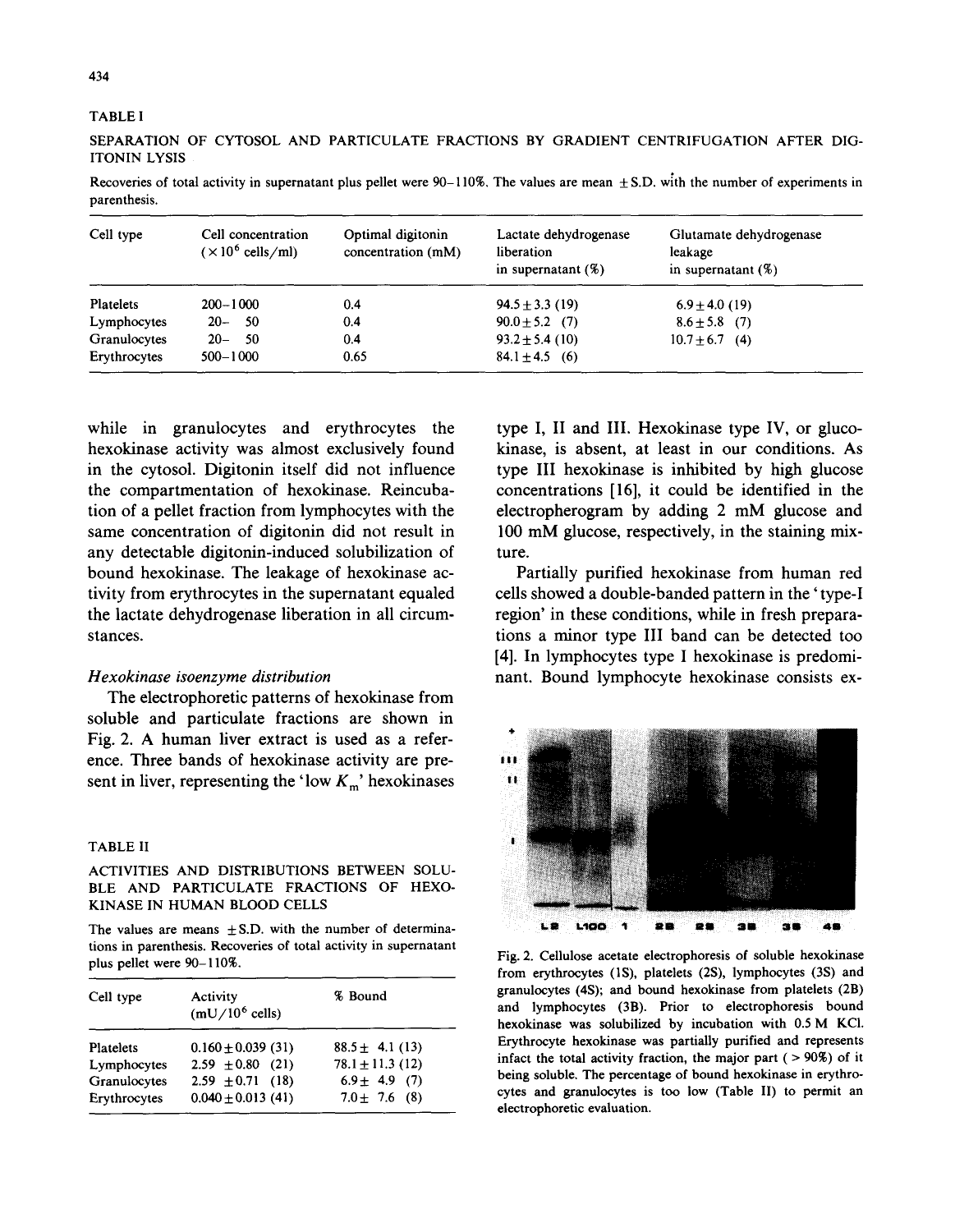clusively of the type I isoenzyme. In the cytosol, in which 20% of total activity is present, the activity is distributed between type I and type III hexokinase. Platelets contain only type I hexokinase. Solubilization of the particulate fraction of platelets sometimes resulted in a doublebanded electrophoretic pattern. This phenomenon was not found consistently. Solubilized hexokinase from lymphocytes, however, always showed a single hexokinase I band. In granulocytes two types of hexokinase are present: type III being the major constituent, found exclusively in the cytosol, but also a considerable amount of type I hexokinase.

## *Kinetic properties*

Most enzyme fractions containing hexokinase I as the major isoenzyme showed essentially the same affinity for the substrate glucose, as is shown

### TABLE III

#### ENZYME PROPERTIES

The total activity fractions were obtained either by the addition of 0.5% Trition X-100 to the Ca-free Tyrode solution, or by sonication  $(3 \times 10 s)$ . Solubilization of particulate hexokinase was achieved by incubation with 0.5 M KC1 (30 min) and subsequent centrifugation (15 min,  $48000 \times g$ ,  $4^{\circ}$ C). The apparent  $K_m$  for MgATP<sup>2-</sup> was determined at a concentration of 10 mM glucose, the  $K_{\text{m,app}}$  for glucose at 5 mM MgATP<sup>2-</sup>. The numbers in parentheses indicate the number of determinations on different samples. When more than two determinations are performed, the values represent the means  $\pm$  S.D.

|              | $K_{\text{m,app}}$ MgATP<br>(mM) | $K_{\text{m,app}}$ glucose<br>(mM) |
|--------------|----------------------------------|------------------------------------|
| Platelets    |                                  |                                    |
| total        | $0.43 \pm 0.06$ (3)              | $0.065 - 0.066(2)$                 |
| bound        | $0.52 \pm 0.22$ (3)              | $0.061 \pm 0.019$ (3)              |
| soluble      | $0.68 \pm 0.19$ (5)              | $0.065 \pm 0.011(3)$               |
| solubilized  | $0.50 - 0.99(2)$                 | $0.046 - 0.067(2)$                 |
| Lymphocytes  |                                  |                                    |
| total        | $0.72 \pm 0.30$ (5)              | $0.063 \pm 0.012$ (3)              |
| bound        | $0.73 \pm 0.10$ (5)              | $0.045 - 0.065(2)$                 |
| soluble      | $1.09 \pm 0.39$ (6)              | $0.034 \pm 0.004$ (4)              |
| solubilized  | $1.25 - 1.54(2)$                 | $0.071 - 0.077(2)$                 |
| Granulocytes |                                  |                                    |
| total        | $0.71 \pm 0.14$ (7)              | non-linear kinetics                |
| bound        | $1.17 \pm 0.32$ (4)              | $0.052 \pm 0.022$ (3)              |
| soluble      | $0.81 \pm 0.11$ (6)              | non-linear kinetics                |
| Erythrocytes |                                  |                                    |
| total        | $0.71 \pm 0.09$ (5)              | $0.062 \pm 0.014$ (5)              |

in Table III. No significant differences were found either between soluble, bound and solubilized hexokinase or between the different cell types (P  $> 0.10$  with Student's *t*-test). Only soluble hexokinase from lymphocytes showed a slightly decreased  $K_m$  apparent for glucose (p < 0.05). Furthermore, the soluble fraction from granulocytes, as well as the total activity fraction, showed nonlinear Lineweaver-Burk plots, composed of a high affinity part and a low affinity part (results not shown). These non-linear kinetics are apparently the result of the presence of both hexokinase I and hexokinase III in the cytosol, as was also shown by electrophoresis.

Apparent Michaelis-Menten constants for the substrate  $MgATP<sup>2-</sup>$  showed nonsignificant differences between the individual cell fractions ( $P >$ 0.10). Determination of kinetic properties of bound platelet hexokinase was seriously hampered by the occurrence of a considerable degree of spontaneous solubilization. This phenomenon appeared to be specific for platelets. Reliable results could only be obtained by removing the spontaneously solubilized hexokinase by centrifugation immediately prior to the assay.

# **Discussion**

The intracellular localization of hexokinase was studied by controlled digitonin induced cell lysis followed by discontinuous gradient centrifugation as described by Akkerman et al. [9] for platelets. In this technique disturbances in metabolism after cell lysis are minimized by separating soluble and particulate fractions within 1 min. We adapted this procedure for the fractionation of erythrocytes, lymphocytes and granulocytes. As hexokinase is presumed to be attached to the surface of the outer mitochondrial membrane [17], it might be more susceptible to digitonin than the intramitochondrial matrix marker glutamate dehydrogenase. However, even prolonged incubation of pellet fractions with digitonin gave no solubilization of bound hexokinase.

Summarized, the results show that the digitonin-lysis technique works equally well for erythrocytes, lymphocytes and granulocytes as was documented for platelets [9].

Almost all hexokinase activity in lymphocytes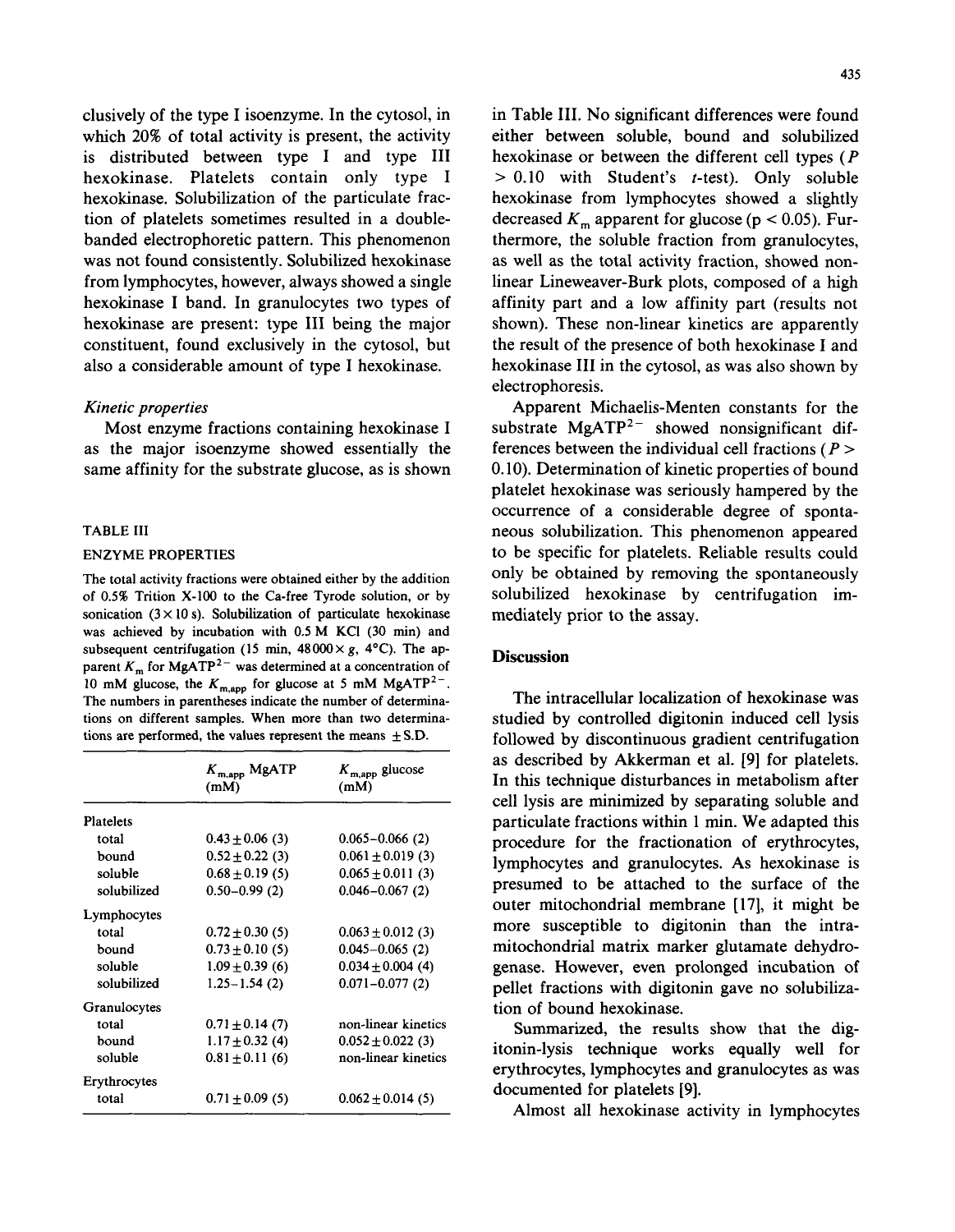and platelets was shown to be localized in the particulate fraction, presumably bound to the outer membrane of the mitochondria, which may provide a basis for a high glycolytic capacity in these cells [1]. Platelets contain only type I hexokinase, while lymphocytes contain a minor amount (less than 10%) of type III hexokinase in the cytosol fraction. On the contrary, hexokinase from granulocytes is almost entirely situated in the cytosol and the major part of it can be identified as type III hexokinase, an isoenzyme with relatively high affinity for glucose [16] and which is inhibited by high concentrations of glucose as was shown in the electrophoretic stains. A considerable amount  $(20-30\%$  of total activity) of type I hexokinase is present too. How these findings fit into the metabolic requirements of the individual cell types is

Digitonin-induced lysis of mature human red cells showed that all hexokinase activity was liberated in the supernatant fraction together with the lactate dehydrogenase activity, while acetylcholinesterase activity remained in the pellet fraction.

In reticulocytes a part of the hexokinase activity is particulate bound [18,19]. Partially purified hexokinase from human red cells shows a twobanded pattern upon cellulose-acetate electrophoresis, presumably products of post-translational modification reactions. After partial purification and isolation of subtypes by phosphocellulose chromatography even four subtypes could be discerned, all belonging to the 'type I complex' as was shown by kinetic analysis [20]. The possibility, that one or more of these subtypes represent hexokinase bound to some minor fragments, left over after the destruction of the mitochondria in the reticulocyte, deserves serious attention. Our results cannot be conclusive in this respect. However, it seems clear that the adherence of hexokinase activity to the plasma membrane as reported by some authors [21,22] can be excluded. A minor fraction of type III hexokinase is present too in fresh preparations of erythrocyte hexokinase [4].

The kinetic properties of the hexokinase type I from the different cell types and different cell fractions showed no significant differences in substrate affinities, only soluble hexokinase from lymphocytes has a decreased affinity for glucose. Solubilization of bound hexokinase by KC1 resuited usually in an electrophoretic mobility identical to soluble hexokinase type I, suggesting that the binding of hexokinase I to the mitochondria is not reserved to a particular subtype of hexokinase I. To the contrary, solubilized hexokinase from platelet pellets showed in some experiments a double-banded type I hexokinase upon electrophoresis. However, this phenomenon was not consistently found. So we might conclude that the heterogeneity of hexokinase I in erythrocytes is hardly found in other blood cell types. This presumably relates to the absence of protein renewal in erythrocytes together with a relatively long lifetime and consequently to a greater impact of post-translational modification processes in these cells. The underlying mechanism of the formation of hexokinase I subtypes, however, remains unclear.

# **Acknowledgements**

The authors gratefully acknowledge the technical assistence of Miss G. Gorter and the secretarial help of Mrs. E.L. Huisman-Backer Dirks.

### **References**

- 1 Wilson, J.E. (1980) in Current Topics in Cellular Regulation (Horecker, B.L. and Stadtman, E.R., eds.), Vol. 16, pp. 1-54, Academic Press, New York
- 2 Bustamante, E., Morris, H.P. and Pedersen, P.L. (1981) J. Biol. Chem. 256, 8699-8704
- 3 Valentine, W.N., Oski, F.A., Paglia, D.E., Baughan, M.A., Schneider, A.S. and Naiman, J.L. (1967) New Engl. J. Med.  $276, 1 - 11$
- 4 Rijksen, G. and Staal, G.E.J. (1978) J. Clin. Invest. 62, 294-301
- 5 Akkerman, J.W.N. (1978) Thrombosis and Haemostasis 39, 712-724
- 6 Kester, M.V., Phillips, T.L. and Gracy, R.W. (1977) Arch. Bioehem. Biophys. 183, 700-709
- 7 Rogers, P.A., Brenton, D.P. and Hopkinson, D.A (1980) Ann. Hum. Genet. 43, 213-226
- 8 Klebanoff, S.J. and Clark, R.A. (1978) The neutrophil: Function and clinical disorders, 1st edn. pp. 283-339, Elsevier North-Holland, Amsterdam
- 9 Akkerman, J.W.N., Ebberink, R.H.M., Lips, J.P.M. and Christiaens, G.C.M.L. (1980) Brit. J. Haemat. 44, 291-300
- 10 Beutler, E., West, C. and Blume, K.G. (1976) J. Lab. Clin. Med. 88, 328-333

not clear.